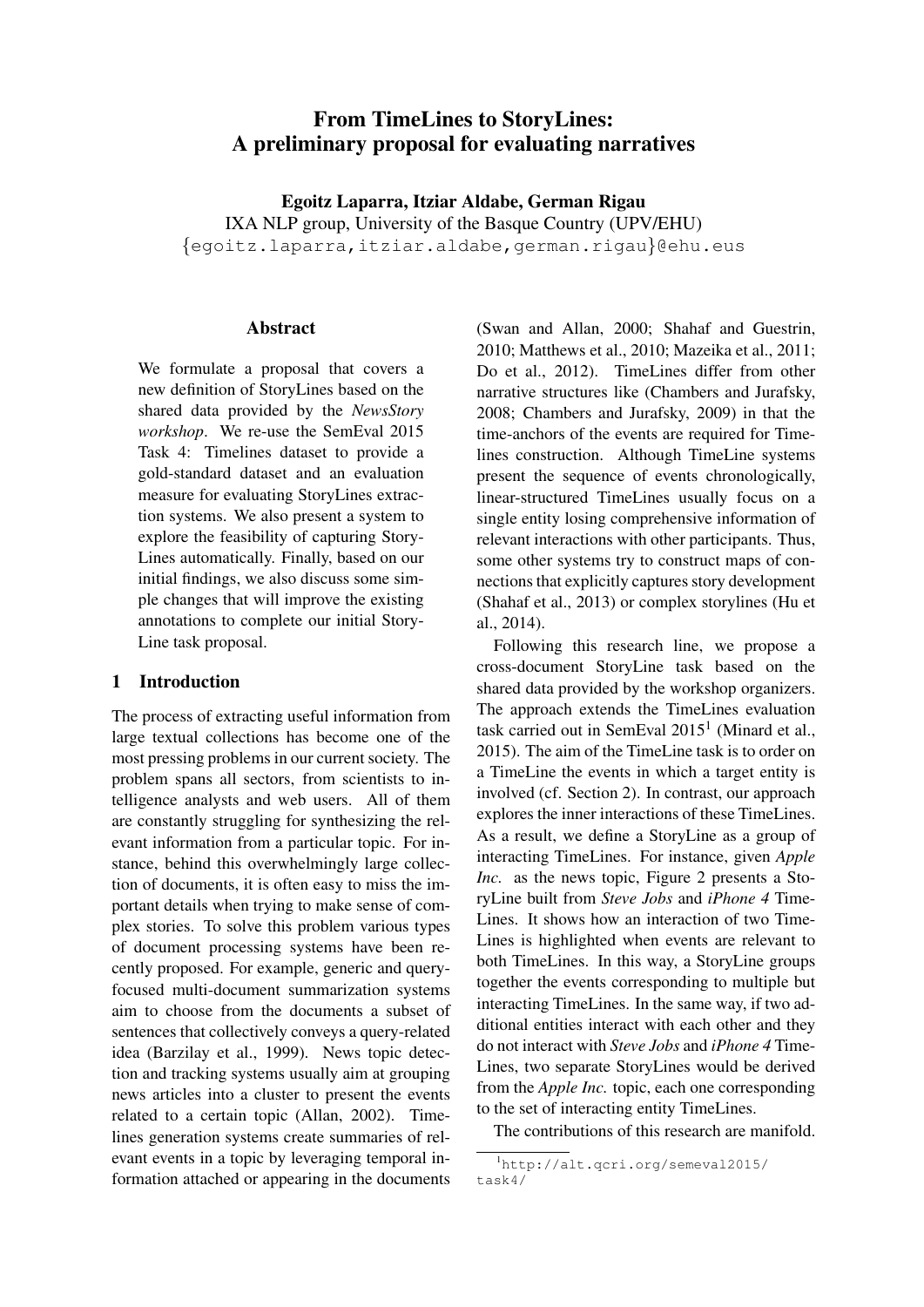

Figure 1: Example of the *Steve Jobs* TimeLine.

First, we devise a proposal that covers a new definition of StoryLines based on the existing proposal for TimeLines. We provide gold-standard Story-Lines and we re-use the evaluation metric proposed in SemEval-2015 to evaluate StoryLines. We also present a very basic system that tries to capture the StoryLines that appear in the original documents of the TimeLines task. Finally, based on our initial findings, we discuss some initial improvements that can be addressed in the existing annotations and evaluation system to complete our initial StoryLine task proposal.

## 2 TimeLines

The aim of the Cross-Document Event Ordering task is to build TimeLines from English news articles (Minard et al., 2015). Given a set of documents and a set of target entities, the TimeLines task consisted of building a TimeLine for each entity, by detecting the events in which the entity is involved and anchoring these events to normalized times. Thus, a TimeLine is a collection of ordered events in time relevant for a particular entity.

Figure 1 shows the TimeLine extracted for the target entity *Steve Jobs* using information from 3 different documents. The events in bold form the TimeLine that can be placed on a TimeLine according to the task annotation guidelines (Minard et al., 2014). TimeLines contain relevant events in which the target entity participates as ARG0 (i.e agent) or ARG1 (i.e. patient) as defined in Prop-Bank (Palmer et al., 2005). Events such as adjectival events, cognitive events, counter-factual events, uncertain events and grammatical events are excluded from the TimeLine. $^{2}$  For example, the events *introducing*, *hinting* and *saying* from sentence 5 in document 16844 are part of the TimeLine for the entity *Steve Jobs* but the events *started* and *Stop* are not. *Steve Jobs* participates as ARG0 or ARG1 in all the events, but *started* is a grammatical event and *Stop* is an uncertain event. Thus, according to the SemEval annotation guidelines, they are excluded from the TimeLine. In addition, each event is placed on a position according to the time-anchor and the coreferring events are placed in the same line (see *introducing* and *introduced* events in documents 16844 and 17174 respectively).

The main track of the task (Track A) consists of building TimeLines providing only the raw text sources. The organisers also defined Track B where gold event mentions were given. For both tracks, a sub-track in which the events are not associated to a time anchor was also presented. The StoryLines proposal here presented follows the main track approach.

### 3 A Proposal for StoryLines

In this section we present a first proposal for a novel evaluation task for StoryLines. We propose that a StoryLine can be built by merging the individual TimeLines of two or more different entities, provided that they are co-participants of at least one relevant event.

In general, given a set of related documents, any entity appearing in the corpus is a candidate to take

<sup>&</sup>lt;sup>2</sup>A complete description of the annotation guidelines can be found at http://www.newsreader-project. eu/files/2014/12/NWR-2014-111.pdf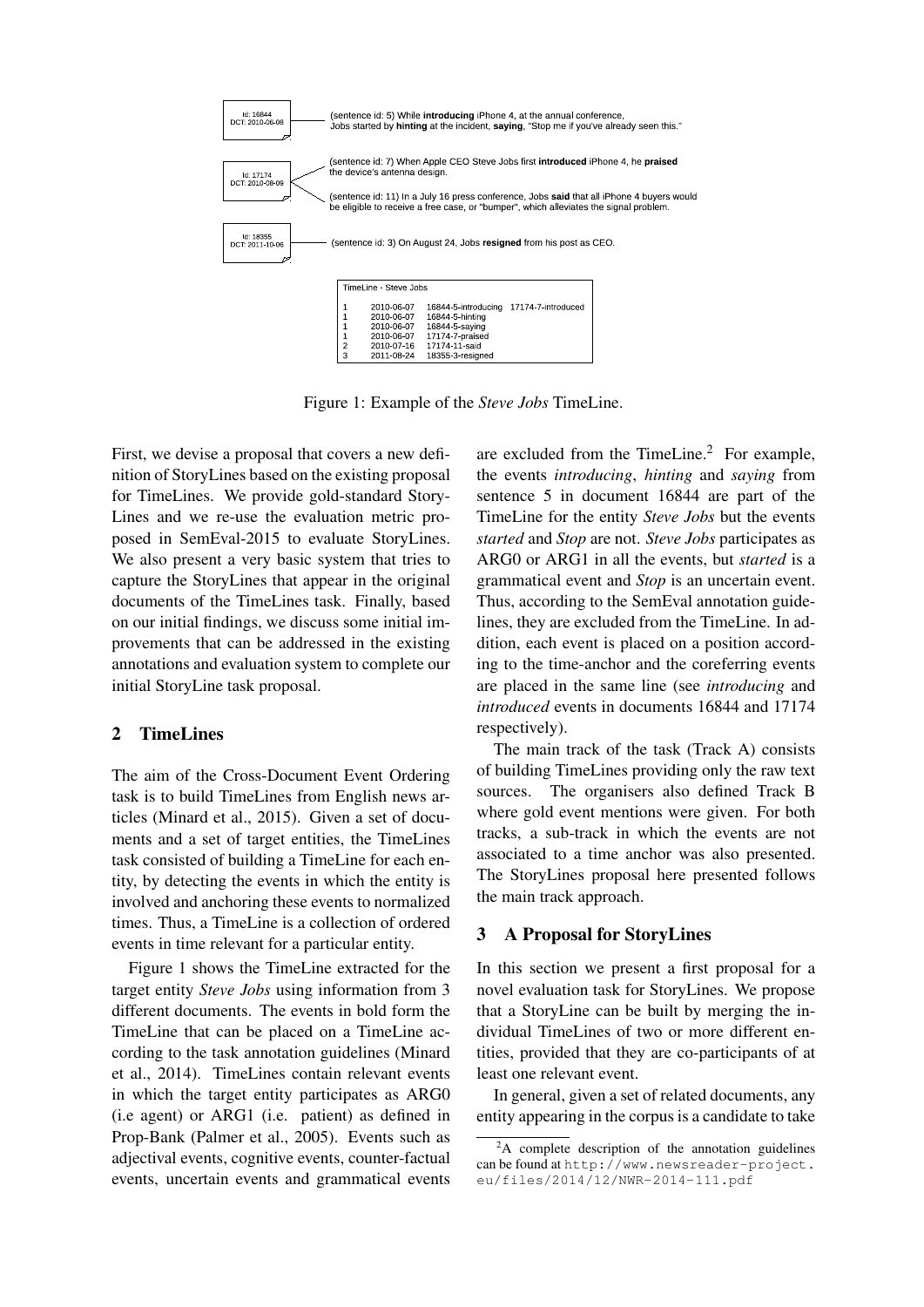

Figure 2: Example of a StoryLine merging the TimeLines of the entities *Steve Jobs* and *Iphone 4*.

part in a StoryLine. Thus, a TimeLine for every entity should be extracted following the requirements described by SemEval-2015. Then, those TimeLines that share at least one relevant event must be merged. Those entities that do not coparticipate in any event with other entities are not considered participants of any StoryLine.

The expected StoryLines should include both the events where the entities interact and the events where the entities selected for the StoryLines participate individually. The events must be ordered and anchored in time in the same way as individual TimeLines, but it is also mandatory to include the entities that take part in each event.

Figure 2 presents graphically the task idea. In the example, two TimeLines are extracted using 5 sentences from 3 different documents, one for the entity *Steve Jobs* and another one for the entity *Iphone 4*. As these two entities are coparticipants of the events *introducing* and *introduced*, the TimeLines are merged in a single StoryLine. As a result, the StoryLine contains the events of both entities. The events are represented by the ID of the file, the ID of the sentence, the extent of the event mention and the participants (i.e. entities) of the event.

### 3.1 Dataset

As a proof-of-concept, we start from the dataset provided in SemEval-2015. It is composed of 120 Wikinews articles grouped in four different corpora about Apple Inc.; Airbus and Boeing; General Motors, Chrysler and Ford; and Stock Market. The Apple Inc. set of 30 documents serve as trial data and the remaining 90 documents as the test set.

We have considered each corpus a topic to extract StoryLines. Thus, for each corpus, we have merged the interacting individual TimeLines to create a gold standard for StoryLines. As a result of this process, from a total of 43 TimeLines we have obtained 7 gold-standard StoryLines. Table 1 shows the distribution of the StoryLines and some additional figures about them. *Airbus*, *GM* and *Stock* corpora are similar in terms of size but the number of gold StoryLines go from 1 to 3. We also obtain 1 StoryLine in the *Apple Inc.* corpus, but in this case the number of TimeLines is lower. The number of events per StoryLine is quite high in every corpus, but the number of interacting events is very low. Finally, 26 out of 43 target entities in SemEval-2015 belong to a gold Story-Line. Note that in real StoryLines all interacting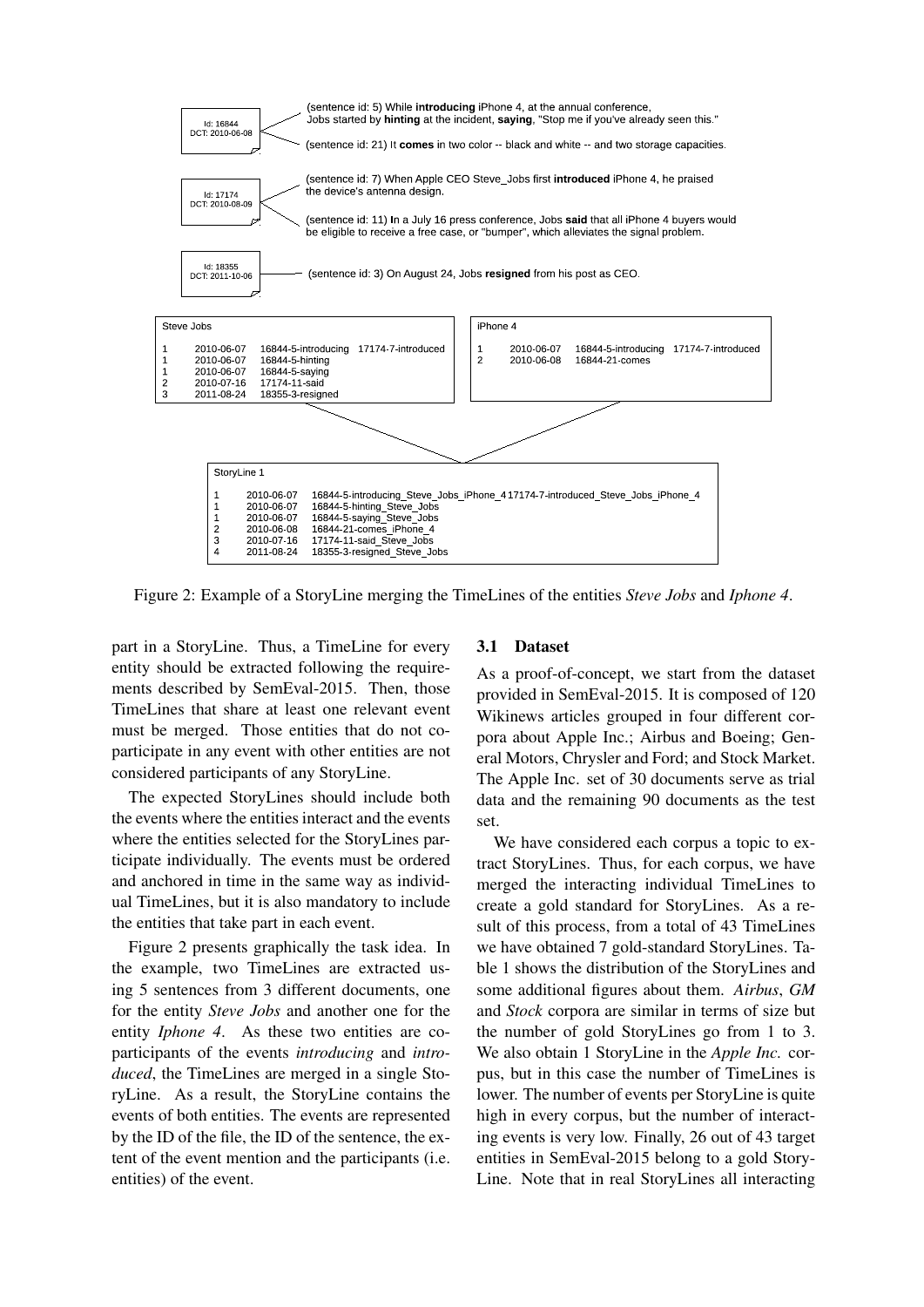|                                | Apple Inc. | Airbus                      | <b>GM</b>      | Stock | Total |
|--------------------------------|------------|-----------------------------|----------------|-------|-------|
| timelines from SemEval         | 6          | 13                          |                | 13    | 43    |
| storylines                     |            | $\mathcal{D}_{\mathcal{L}}$ |                | 3     |       |
| events                         | 129        | 135                         | 97             | 188   | 549   |
| events / storyline             | 129        | 67.5                        | 97             | 62.7  | 78.4  |
| interacting-events             |            | 12                          | $\overline{2}$ | 11    | 30    |
| interacting-events / storyline |            | 6                           | 2              | 3.7   | 4.3   |
| entities                       | 4          | 9                           | $\overline{4}$ | 9     | 26    |
| entities / storyline           |            | 45                          |                | 3     | 3.7   |

Table 1: Figures of the StoryLine gold dataset.

entities should be annotated whereas now we only use those already selected by the TimeLines task.

# 3.2 Evaluation

The evaluation methodology proposed in SemEval-2015 is based on the evaluation metric used for TempEval-3 (UzZaman et al., 2013) which captures the temporal awareness of an annotation (UzZaman and Allen, 2011). For that, they first transform the TimeLines into a set of temporal relations. More specifically, each time anchor is represented as a TIMEX3 so that each event is related to the corresponding TIMEX3 by means of the SIMULTANEOUS relation. In addition, SIMULTANEOUS and BEFORE relation types are used to connect the events. As a result, the TimeLine is represented as a graph and evaluated in terms of recall, precision and F1-score.

As a first approach, the same graph representation can be used to characterize the StoryLines. Thus, for this trial we reuse the same evaluation metric as the one proposed in SemEval-2015. However, we already foresee some issues that need to be addressed for a proper StoryLines evaluation. For example, when evaluating TimeLines, given a set of target entities, the gold standard and the output of the systems are compared based on the F1 micro average scores. In contrast, when evaluating StoryLines, any entity appearing in the corpus is a candidate to take part in a StoryLine, and several StoryLines can be built given a set of related documents. Thus, we cannot compute the micro-average of the individual F1-scores of each StoryLine because the number of StoryLines is not set in advance. In addition, we also consider necessary to capture the cases in which having one gold standard StoryLine a system obtains more than one StoryLine. This could happen when a system is not able to detect all the entities interacting in events but only some of them. We consider necessary to offer a metric which takes into account this type of outputs and also scores partial StoryLines. Obviously, a deeper study of the StoryLines casuistry will lead to a more complete and detailed evaluation metric.

# 3.3 Example of a system-run

In order to show that the dataset and evaluation strategy proposed are ready to be used on Story-Lines, we follow the strategy described to build the gold annotations to implement an automatic system. This way, we create a simple system which merges automatically extracted TimeLines. To build the TimeLines, we use the system which currently obtains the best results in Track A (Laparra et al., 2015). The system follows a three step process to detect events, time-anchors and to sort the events according to their time-anchors. It captures explicit and implicit time-anchors and as a result, it obtains 14.31 F1-score.

Thus, for each target entity, we first obtain the corresponding Timeline. Then, we check which TimeLines share the same events. In other words, which entities are co-participants of the same event and we build StoryLines from the TimeLines sharing events. This implies that more than two TimeLines can be merged into one single Story-Line.

The system builds 2 StoryLines in the *Airbus* corpus. One StoryLine is derived from the merging of the TimeLines of 2 target entities and the other one from the merging of 4 TimeLines. In the case of the *GM* corpus, the system extracts 1 StoryLine where 2 target entities participate. For the *Stock* corpus, one StoryLine is built merging 3 TimeLines. In contrast, in the *Apple* corpus, the system does not obtain any StoryLine. We eval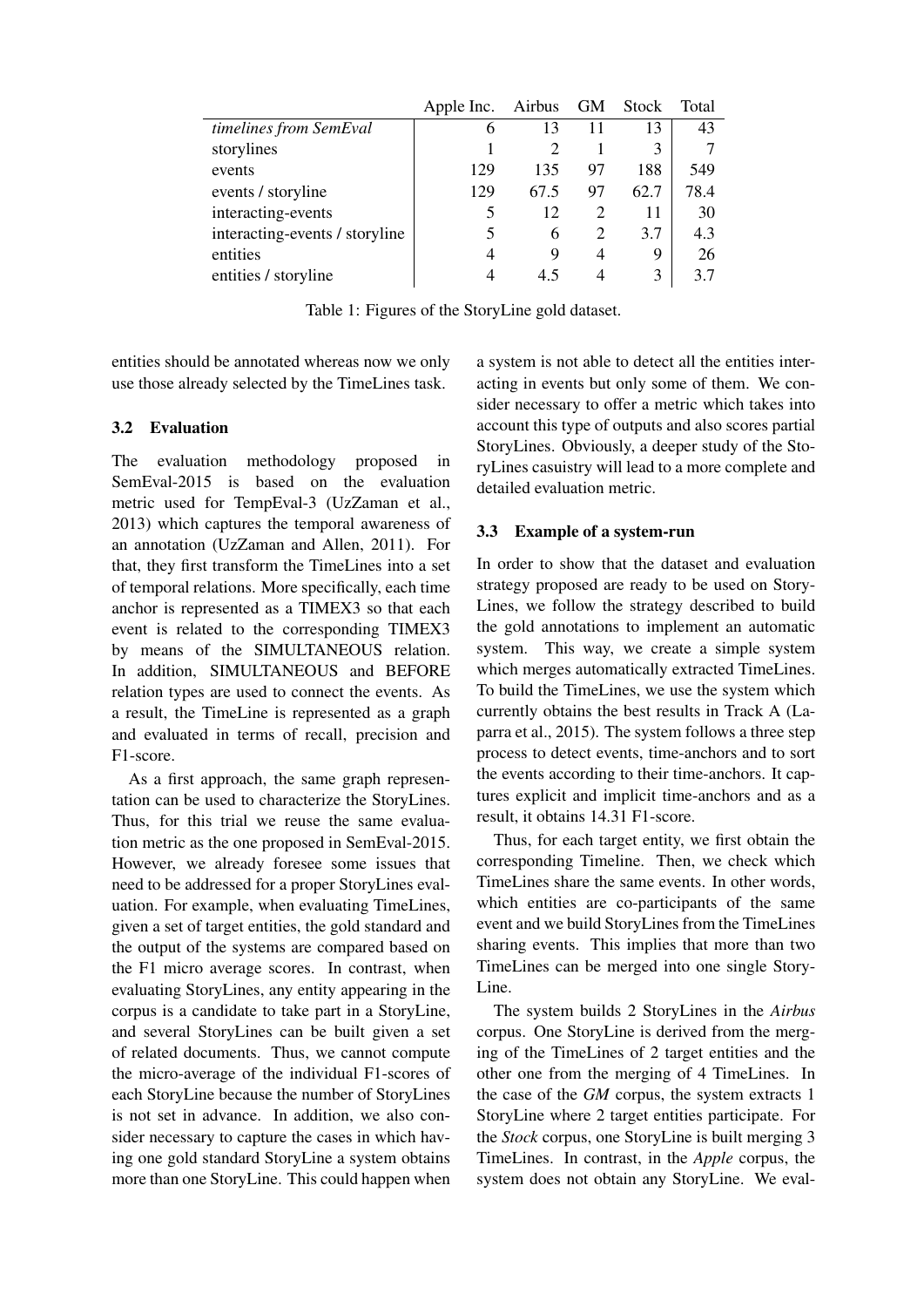uated our StoryLine extractor system in the cases where it builts StoryLines. The evaluation results are presented in Table 2.

|              | Corpus Precision Recall |       | Micro-F |
|--------------|-------------------------|-------|---------|
| Airbus       | 6.92                    | 14.29 | 4.56    |
| GM.          | 0.00                    | 0.00  | 0.00    |
| <b>Stock</b> | 0.00                    | 0.00  | 0.00    |

Table 2: Results of the StoryLine extraction process.

Based on the corpus, the results of our strategy vary. The system is able to create StoryLines which share data with the gold-standard in the *Airbus* corpus, but it fails to create comparable Story-Lines in the *GM* and *Stock* corpora. Finding the interacting events is crucial for the extraction of the StoryLines. If these events are not detected for all their participant entities, their corresponding TimeLines cannot be merged. For that reason, our dummy system obtains null results for the *GM* and *Stock* corpus.

However, this is an example of a system capable of creating StoryLines. Of course, more sophisticated approaches or approaches that do not follow the TimeLine extraction approach could obtain better results.

### 4 Conclusions and future work

We have proposed a novel approach to define StoryLines based on the shared data provided by the NewsStory workshop. Basically, our initial approach extends the pilot TimeLines evaluation task carried out recently in SemEval 2015. Our proposal defines a StoryLine as a group of interacting entity TimeLines. In particular, a StoryLine grups together the events corresponding to multiple but interacting TimeLines. Thus, several separate StoryLines can be derived from a news topic, each one corresponding to a set of interacting entity TimeLines.

As a proof-of-concept, we derive a goldstandard StoryLine dataset from the gold standard TimeLines provided by the pilot SemEval-2015 task. We also present a very basic system that tries to capture the StoryLines that appear in the original documents of the TimeLines task. As the same graph representation is valid for both TimeLines and StoryLines, we directly apply to our Story-Lines the evaluation measure and system provided by the TimeLine pilot SemEval-2015 task. The gold StoryLines datasets are publicly available.<sup>3</sup>

Based on our initial findings, we foresee two major issues that need to be addressed. First, given a set of documents, the gold standard StoryLines require to annotate all the named entities participating in the StoryLine. That is, annotating the relevant events and entities interacting in the documents. Second, our proposal still needs to devise a more complete evaluation metric for properly evaluating StoryLines.

#### Acknowledgments

We are grateful to the anonymous reviewers for their insightful comments. This work has been partially funded by SKaTer (TIN2012- 38584-C06-02) and NewsReader (FP7-ICT-2011- 8-316404), as well as the READERS project with the financial support of MINECO, ANR (convention ANR-12-CHRI-0004-03) and EPSRC (EP/K017845/1) in the framework of ERA-NET CHIST-ERA (UE FP7/2007-2013).

#### References

- James Allan. 2002. Introduction to topic detection and tracking. In *Topic detection and tracking*, pages 1– 16. Springer.
- Regina Barzilay, Kathleen R McKeown, and Michael Elhadad. 1999. Information fusion in the context of multi-document summarization. In *Proceedings of the 37th annual meeting of the Association for Computational Linguistics on Computational Linguistics*, pages 550–557. Association for Computational Linguistics.
- Nathanael Chambers and Dan Jurafsky. 2008. Unsupervised learning of narrative event chains. In *Proceedings of ACL-08: HLT*, pages 789–797, Columbus, Ohio, June.
- Nathanael Chambers and Dan Jurafsky. 2009. Unsupervised learning of narrative schemas and their participants. In *Proceedings of the Joint Conference of the 47th Annual Meeting of the ACL and the 4th International Joint Conference on Natural Language Processing of the AFNLP: Volume 2 - Volume 2*, ACL '09, pages 602–610, Suntec, Singapore.
- Quang Xuan Do, Wei Lu, and Dan Roth. 2012. Joint inference for event timeline construction. In *Proceedings of the 2012 Joint Conference on Empirical Methods in Natural Language Processing and Computational Natural Language Learning*, pages 677– 687. Association for Computational Linguistics.

<sup>3</sup>http://adimen.si.ehu.es/˜laparra/ storylines.tar.gz